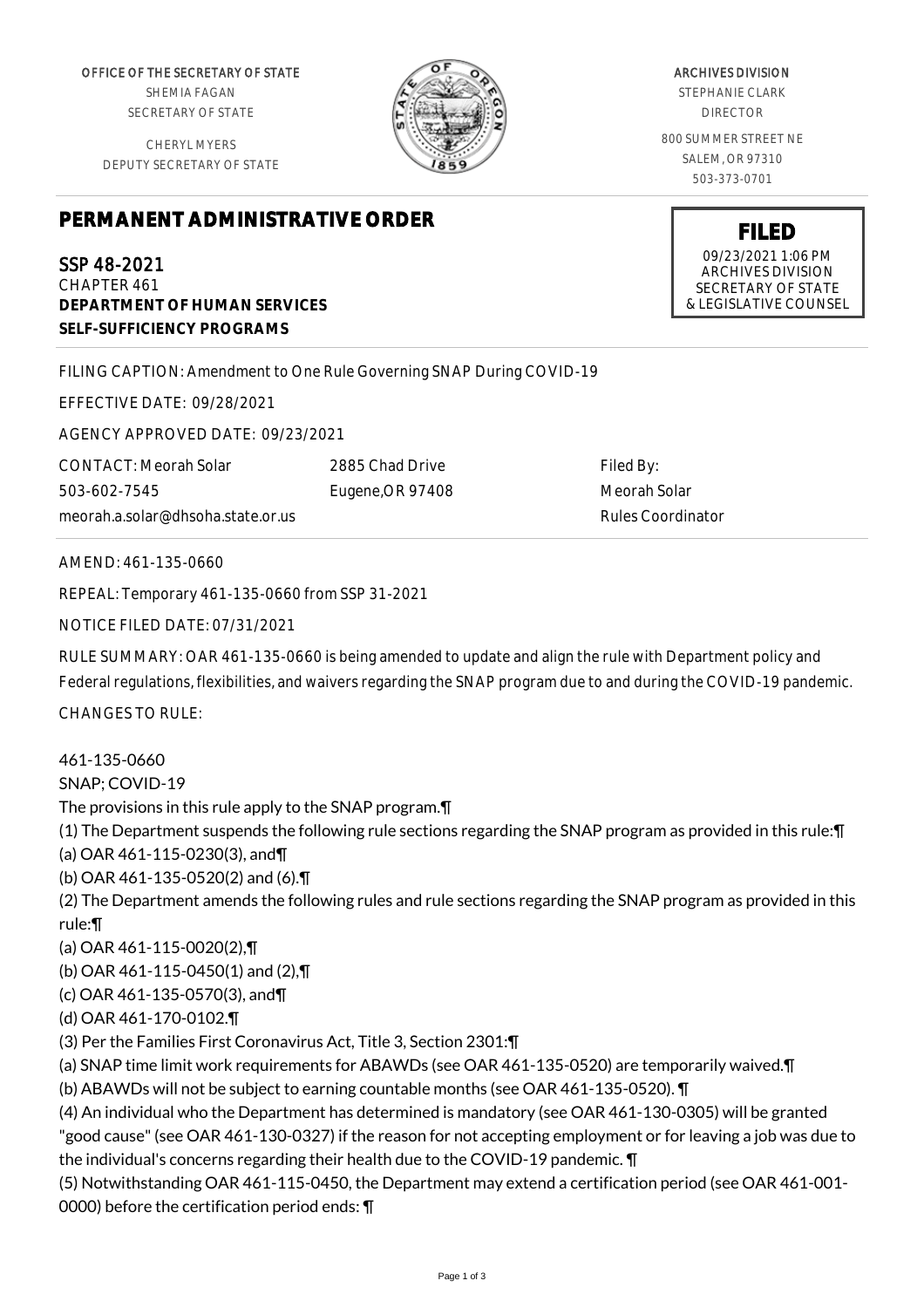(a) Not to exceed 6 months, when the certification period ends in the months of March, April, May, or June of 2020.¶

(b) When the certification period ends in October or November 2020:¶

(A) The certification period is extended to April 30, 2021, for a filing group with a certification period of 12 or fewer months.¶

(B) The certification period is extended to October 31, 2021, for a filing group with a certification period of 24 months.¶

(c) When the Mid-Certification Review is due in the months of October, November or December 2020, the Department waives the requirement to submit the Review and:¶

(A) The certification period is extended to October 31, 2022 and the Mid-Certification Review is due in October 2021, for a filing group with a Review due in October or November 2020.¶

(B) The certification period is extended to December 31, 2022 and the Mid-Certification Review is due in December 2021, for a filing group with a Review due in December 2020.¶

(d) When the certification period ends in December 2020:¶

(A) The certification period is extended to June 30, 2021 for a filing group with a certification period of 12 or fewer months.¶

(B) The certification period is extended to December 31, 2021 for a filing group with a certification period of 24 months.¶

(e) When the certification period ends in the months of February or March 2021 and the certification period of the filing group has not been previously extended by the Department:¶

(A) Not to exceed 6 months when the only countable income is TANF program benefits or TANF program benefits and Social Security benefits.¶

(B) Not to exceed 12 months when the only countable income is Social Security benefits.¶

(f) When the certification period ends in the month of June 2021, the certification period of the filing group has not been previously extended by the Department, and the filing group is not Job Participation Incentive (see OAR 461-135-1260) eligible.¶

(g) When the certification period ends in the month of October 2021, the certification period of the filing group has not been previously extended by the Department, the filing group is not Job Participation Incentive (see OAR 461-135-1260) eligible, the filing group is not in Transitional Benefits Alternative (see 461-135-0506), and meets one of the following:¶

(A) The only countable (see OAR 461-001-0000) income is TANF program benefits, SSI (see OAR 461-145-0510), Social Security Benefits (see OAR 461-145-0490), or Social Security Death Benefit (see OAR 461-145-0500).¶ (B) The countable income of the financial group is less than 25 percent of the Federal Poverty Level (see OAR 461-155-0180).¶

(C) The group completed a renewal for a medical program maintained in the ONE system between August 1, 2021 and September 15, 2021, with a countable income of less than 130 percent of the Federal Poverty Level.¶

(D) The group was determined eligible for a Chapter 461 program maintained in the ONE system between August 1, 2021 and September 15, 2021, with a countable income of less than 130 percent of the Federal Poverty Level.¶ (6) Notwithstanding OAR 461-170-0102, the Department waives the requirement to submit an "Interim Change

Report" or a "Mid-Certification Review" in order to continue receiving benefits: ¶

(a) When the Interim Change Report or Mid-Certification Review is due in the months of March, April, May, or June of 2020.¶

(b) When the Interim Change Report is due in the months of October, November, or December of 2020.¶ (7) Emergency allotments (supplements) are permitted through USDA waiver under Families First coronavirus Response Act of 2020. The Department may issue an emergency allotment of SNAP benefits for any months approved for an emergency allotment by the Food and Nutrition Service, with the following limitations:¶ (a) The emergency allotment does not change the benefit level, calculated under OAR 461-160-0400, for the benefit group (see OAR 461-110-0750).¶

(b) The emergency allotment shall be issued on a date determined by the Department, not subject to OAR 461-